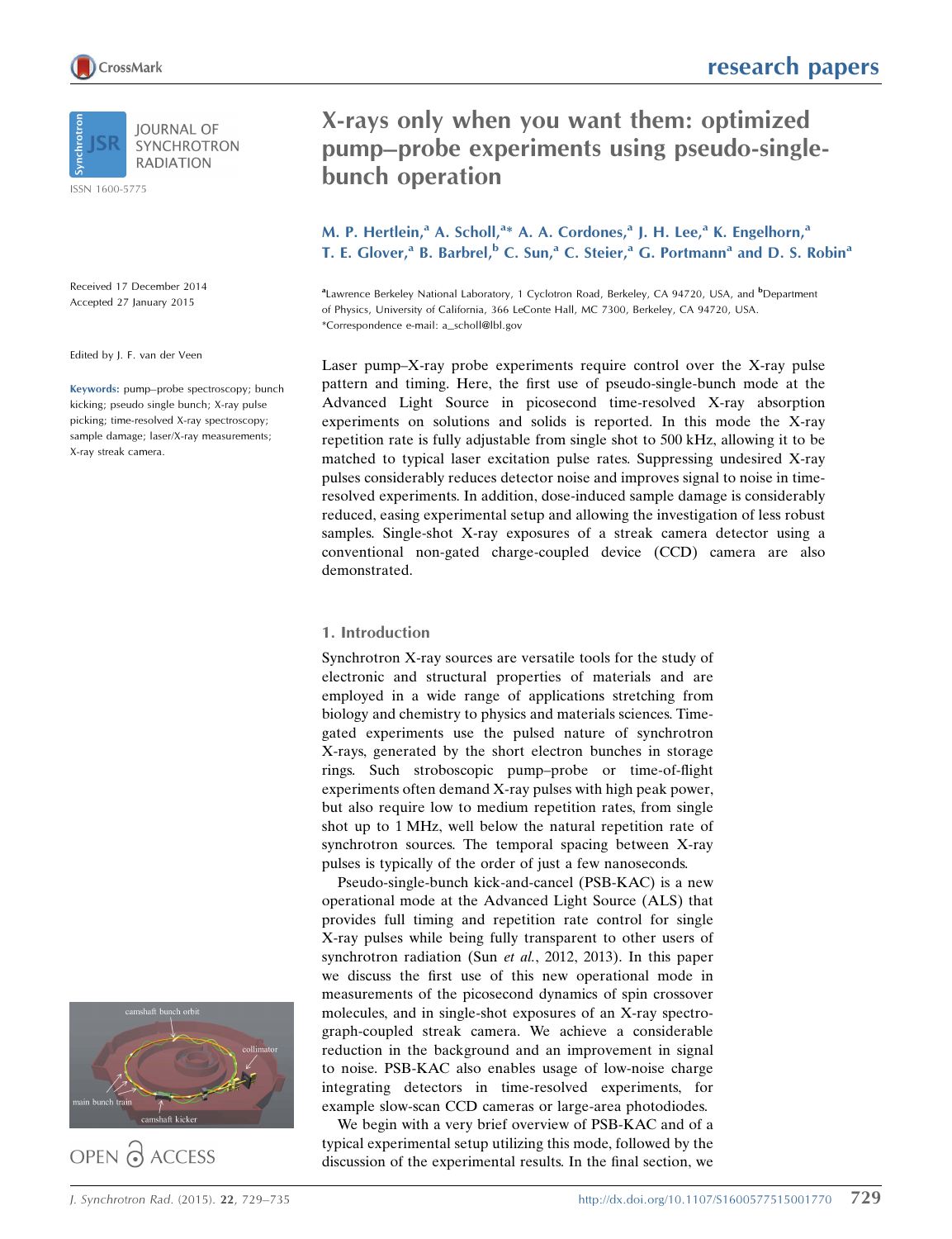discuss details of the PSB-KAC data collection setup and the measured noise suppression at beamline 6.0.2.

2. The 'pseudo-single-bunch kick-and-cancel' technique

The idea behind pseudo-single-bunch (PSB) operation is to use a high-repetition-rate (MHz) short-pulse (<100 ns) kicker to vertically displace a single electron bunch, the so-called camshaft bunch, relative to the multi-bunch train (Sun et al., 2012, 2013). By blocking the light from the multi-bunch train at a collimator in the beamline, only light from the camshaft bunch reaches the experiment (Fig. 1). Periodically exciting the kicker sends the camshaft bunch on an oscillating trajectory, while the multi-bunch train is not affected. By choosing the right kicker pulse pattern and storage ring lattice, the camshaft bunch can first be displaced to a different orbit and then kicked back to its original orbit within a few turns. This kick-and-cancel process can be repeated at user-selectable intervals, thus creating single X-ray pulses with adjustable repetition rate from single shot to 0.5 MHz.

Functionally similar pulse picking schemes have been developed at other synchrotron sources. Holldack et al. (2014) describe a resonant excitation scheme of betatron oscillations of a single storage ring bunch, which produces a horizontally



Figure 1

Top: orbit of the multi-bunch train and the kicked camshaft bunch in the storage ring. The kicker magnet periodically moves the camshaft into a different orbit. Bottom: the X-ray beam emitted from the multi-bunches is blocked by a horizontal slit, also called the vertical beam-defining aperture, while X-rays generated by the kicked camshaft pulse are displaced vertically and pass through.

displaced X-ray pulse at fixed MHz frequency. Jiang et al. (2014) propose a technique related to PSB as a means to create two spatially separated bunch trains in a storage ring.

## 3. Setup and data

ALS beamline 6.0.2 is optimized for stroboscopic experiments using synchronized ultrafast laser pulses at a low repetition rate between single shot and 4 kHz. A combination of optimized X-ray optics, multiple apertures, a fast-spinning mechanical chopper and electronic gating provide an extremely effective suppression of the background signal generated by the multi-bunch train. Using the mechanical chopper paired and synchronized with PSB-KAC mode results in a total background suppression factor of over 200000, permitting low-repetition-rate and single-shot experiments using integrating detectors. While the displaced camshaft pulse from PSB-KAC is accessible at all ALS beamlines, the degree of suppression of the multi-bunch background will depend on the individual beamline layouts.

Fig. 2 shows the setup used at beamline 6.0.2 (Heimann et al., 2007). In spectrometer mode operation, the X-rays generated in the storage ring by the elliptically polarizing undulator (EPU) are first imaged by toroidal mirror M201 to a group of horizontal and vertical entrance slits defining a rectangular entrance aperture. The horizontally oriented adjustable slit serves as both entrance slit to the following X-ray monochromator and PSB pulse selection slit. The vertically oriented slit creates the object for the M203 horizontal refocusing optics. The X-ray chopper, operating at 4 kHz, is installed before the slits in order to lower thermal loading on downstream optics, and reduces the average transmitted beam power by a factor of 30.

The monochromator consists of a spherical mirror (M202) and a variable-line-spaced (VLS) plane grating and disperses and vertically focuses the X-ray beam to the horizontal exit slit near the sample. A final elliptical mirror (M203) provides horizontal focusing of the beam. The X-ray energy transmitted through the slit is adjusted by varying the VLS grating incidence angle. The sample is placed behind the exit slit at the focus of M203, and is excited by a laser pulse that is synchronized with the PSB X-ray pulse. An X-ray sensitive avalanche or large-area photodiode then detects the transmitted, reflected or scattered X-ray intensity.

Alternatively, the beamline can be used in spectrograph mode, where a transmission sample is inserted into the beam



Schematics of the beamline optics at ALS beamline 6.0.2.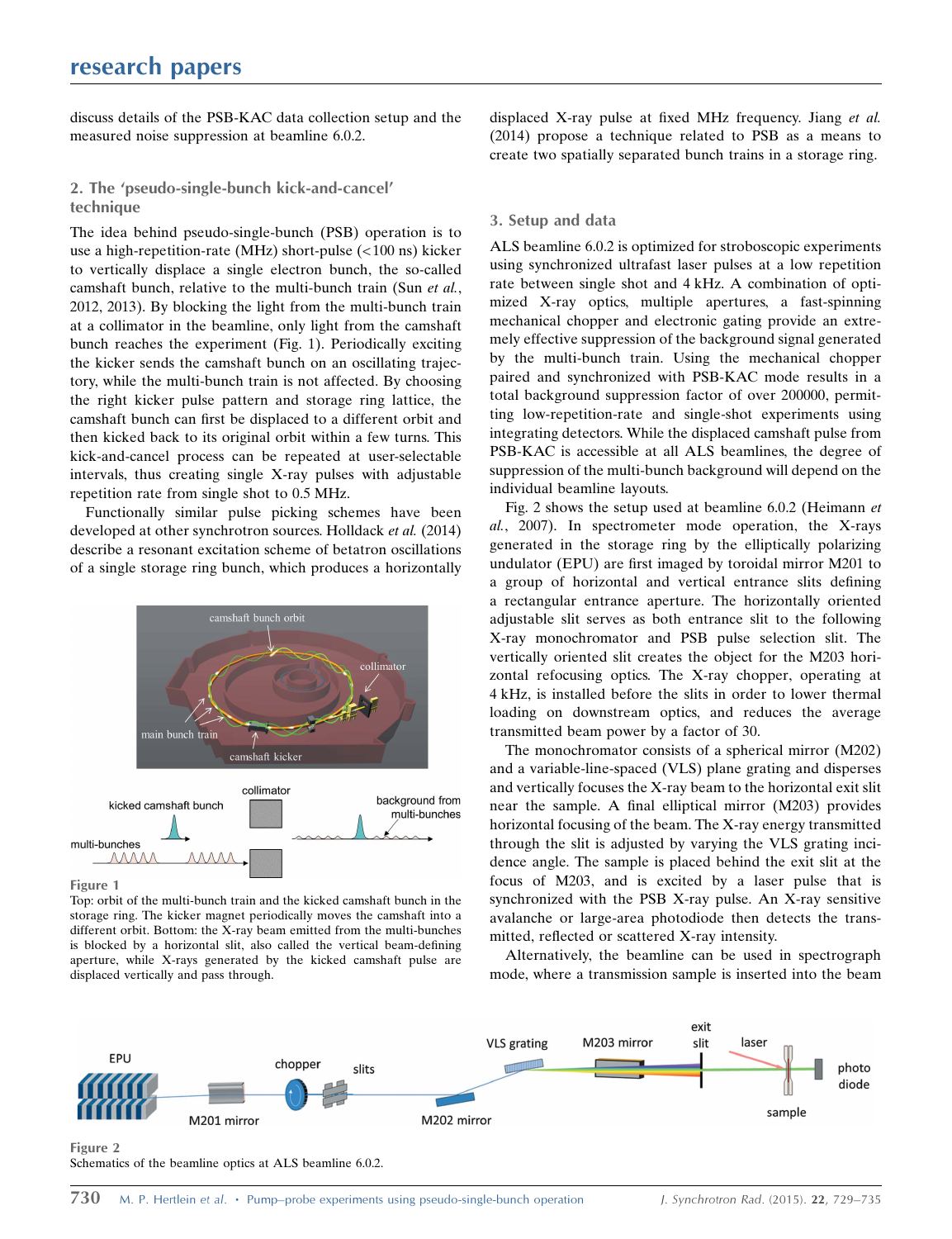in a pink beam vacuum chamber immediately behind the entrance slits. In this mode the beamline exit slit is removed, and the energy-dispersed transmitted X-ray intensity is detected by an area detector or streak camera behind the M203 optics.

## 3.1. Pump–probe measurements on solvated Fe<sup>II</sup>

The Fe<sup>II</sup> polypyridyl complex  $\{Fe[then(py)_3]\}^{2+}$  is part of a widely studied class of spin crossover complexes that undergo a transition from a low  $(S = 0)$  to a high spin state  $(S = 2)$  after photoexcitation (Huse et al., 2010, 2011). Of fundamental interest is the coupling between electronic, spin and orbital degrees of freedom and the speed and energetics of the excitation and relaxation processes following an external excitation. The  $Fe<sup>H</sup>$  complex is a prototypical system for ultrafast pump–probe-style studies of electron and chemical dynamics in molecules and has been studied previously using femtosecond and picosecond X-ray absorption spectroscopy. Near-edge X-ray absorption fine-structure spectroscopy (NEXAFS) is an element-specific probe of the electronic structure of a molecule, based on a core electron promotion into empty valence states following the absorption of an X-ray photon. The absorption spectrum explores the symmetry, spin state and density of states of the valence electronic structure. The transient electron and structural dynamics of the molecule can be measured using a laser pump–X-ray probe scheme, measuring the X-ray response following an optical excitation pulse by a visible or infrared femtosecond laser pulse.

Previous studies showed a sub-picosecond spin crossover conversion from a metal-to-ligand charge transfer (MCLT) state to a high spin state after optical excitation. These measurements were carried out at 4 kHz repetition rate using 70 ps X-ray pulses, synchronized to the femtosecond pump laser (Huse et al., 2010). Further experiments used 200 fs X-ray pulses from the ALS slicing source (Huse et al., 2011). The sample consisted of a 100 mM solution of  $Fe<sup>II</sup>$  molecules in acetonitrile in a  $2 \mu$ m-thick silicon nitride cell, and was measured in transmission. Since the material in this static cell could not be replenished during the measurement, care had to be taken to minimize the X-ray exposure and limit sample damage during the experiment. Prior to the availability of PSB-KAC this was accomplished by reducing the X-ray flux through detuning the insertion device and closing beamline apertures, which also lowered the otherwise achievable signalto-noise ratio. This flux reduction was necessary because, even with the rotary chopper blocking 97% of X-ray pulses, 1199 out of 1200 photons reaching the sample were not timed correctly with the exciting laser pulse and thus useless for data collection, yet they still contributed to sample damage and had to be electronically rejected using a fast, gated boxcar integrator.

Here we report measurements on an identical sample using PSB-KAC, which reduces the repetition rate of the synchrotron pulse train to 4 kHz, exactly matching the frequency of the laser and of the detector readout. Fig. 3 shows X-ray transmission measurements of the Fe  $L_3$ -edge. A reduction factor of 120 in X-ray dose and potential damage was achieved by suppressing the radiation originating from multi-bunches while at the same time increasing the detected signal from a single camshaft pulse by a factor of ten. The latter was possible because no detuning of the beamline was needed to prevent radiation damage.

The transmitted X-ray intensity was measured as a function of photon energy using a gated avalanche photodiode (APD), with data collection synchronized to the PSB X-ray pulse at 4 kHz. The signal was converted using a boxcar analyzer, with its gate timing centered on the PSB camshaft pulse, integrating the transmitted X-ray signal of the reverse-biased APD at 350 MHz bandwidth. The boxcar signal was digitized and then read and accumulated by the data acquisition system. In order to measure the differential change in the X-ray transmission due to laser excitation, the pulsed laser was modulated on and off at 2 kHz, interleaving optically pumped and not-pumped measurements of the state of the sample. The measurements were also repeated at two different time delays between laser pump pulse and X-ray probe pulse; here, negative delay indicates an X-ray measurement before the laser excites the sample. The post time-zero difference spectrum shows a strong differential effect indicating a shifting of spectral weight from 708.7 eV to 707 eV in accordance with previous measurements (Huse et al., 2010), indicating the optically driven population of the  $Fe<sup>H</sup>$  high spin state. Note that the change in transmitted signal is opposite in sign to the change in absorbance. The 0.5% effect is easily visible at a total





Fe  $L_3$ -edge transmission spectra and pump–probe difference of solvated  $Fe<sup>H</sup>$  polypyridyl measured using PSB-KAC (top). Four spectra were acquired (before/after time zero and with laser on/off), showing a small transient change that is better visible in the difference spectra (bottom). Negative delay indicates an X-ray measurement before the laser excites the sample.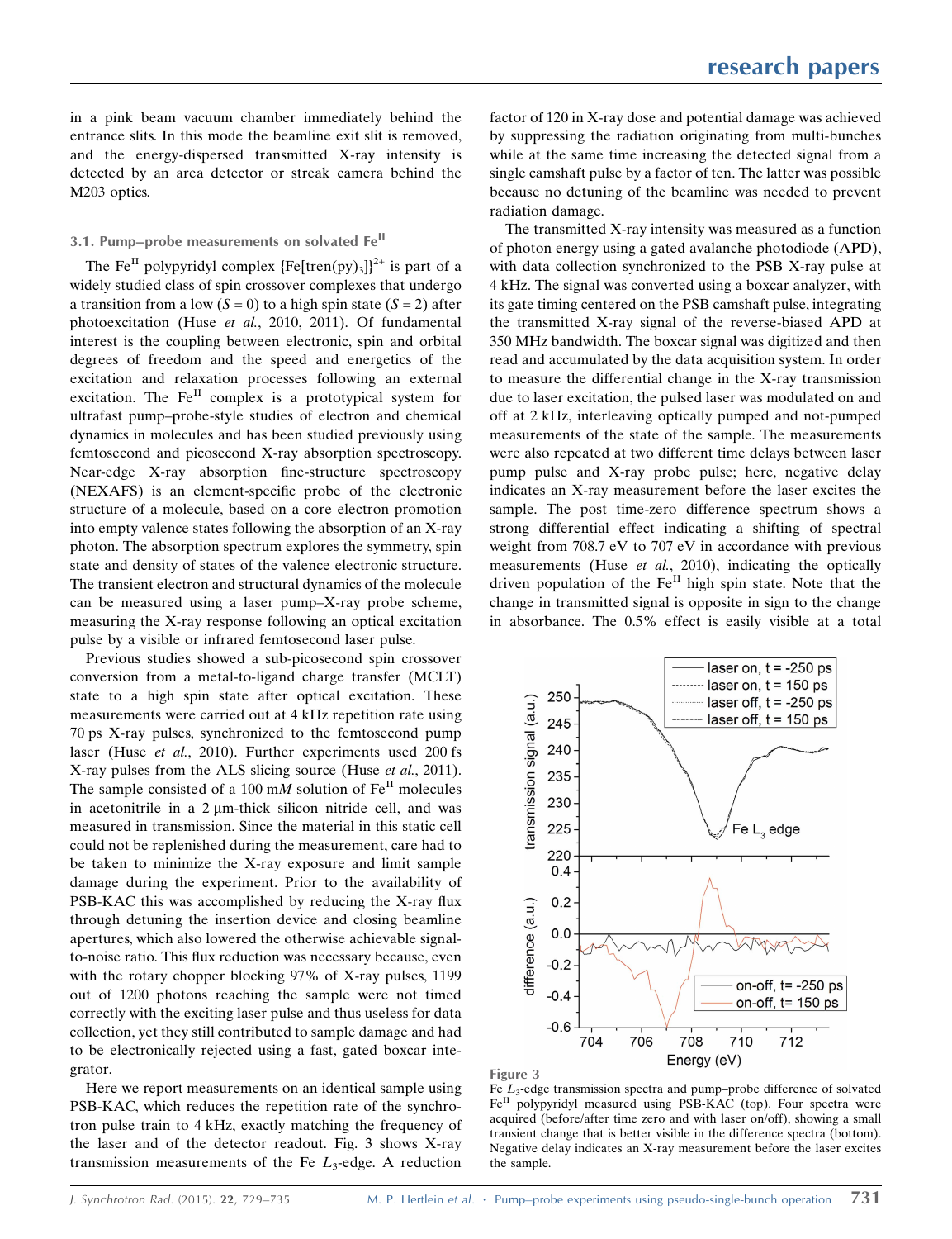integration time of 32 s per energy point. As expected, the differential spectrum acquired at negative delay does not show energy dependence. The small constant offset from zero is due to cross-talk of the gated detection circuit and the laser modulation.

PSB-KAC mode also permits using slow DC-coupled detectors since the X-ray repetition frequency can be easily matched to the repetition rate of the pump pulse. This opens the door to new detection schemes, e.g. using two-dimensional CCD cameras, without the need for extremely fast time-gated detectors. We demonstrate this new capability by acquiring transient data using a slow large-area Si photodiode (Opto Diode Corp., model SXUV100). Fig. 4 shows the time dependence of transient spectral changes at 709 eV measured using three detection schemes, first using traditional timegated detection using an avalanche photodiode (APD) in multi-bunch mode, second using the same APD in PSB mode, and third using the large-area Si photodiode. All transient spectra were acquired by digitizing the X-ray signal of camshaft pulses at 4 kHz repetition rate. The camshaft pulses were isolated either using boxcar-gated readout of the APD (first and second scheme) or exclusively relying on PSB-KAC pulse picking in the case of the slow photodiode (third scheme). The signal of the X-ray diode was amplified using a current-to-voltage amplifier (SRI570) in high bandwidth mode and digitized at 4 kHz by the data acquisition systems. In all three cases, optically pumped and not-pumped measurements were interleaved at 2 kHz; all measurements used the same total accumulation time of 20 s per point. All three methods show similar transient spectra, starting with a rapid population of the high-spin state, followed by slow relaxation on a nanosecond time scale. The transient spectra were fitted



Figure 4

Time dependence of transient spectral changes at 709 eV measured by three different detection modes, with exponential fit and residual. The spectra are stacked vertically for easier comparison. A constant pre-timezero offset was subtracted and the transient change normalized to unity for easier comparison. All spectra were acquired in sequence and using the same laser power and fluence. Analysis shows that noise is reduced by a factor of up to four using PSB-KAC.

| ---- | . .<br>۰. |  |
|------|-----------|--|

Comparison of noise of three detection schemes; the mean-square residual of the fit is tabulated.

|                   | APD.        | APD.           | Photodiode     |
|-------------------|-------------|----------------|----------------|
|                   | multi-bunch | <b>PSB-KAC</b> | <b>PSB-KAC</b> |
| Mean-square error | 0.0062      | 0.0017         | 0.0023         |

assuming an initial rapid population of the high spin state followed by an exponential decay modeling the relaxation of the molecules back into the low spin state. Good agreement was found. The residual of the fit is a measure of the acquisition noise, which is the sum of statistical noise (shot noise), detector noise, amplifier noise and digitizer noise. Its meansquared error is an upper limit for the quality of the data, allowing comparison of the three detection methods, as shown is Table 1.

Using PSB mode in combination with APD detection leads to an approximately four-fold reduction in noise compared with APD detection in multi-bunch mode. X-ray diode detection shows slightly higher noise than APD detection using PSB-KAC, probably because it does not have internal gain like the APD. These data demonstrate that PSB not only provides greater flexibility when using non-gated detection schemes but also leads to improved data in a typical measurement.

## 3.2. Background reduction in time- and energy-resolved streak-camera experiments

Pump–probe-style experiments at synchrotron sources are limited in time resolution by the length of the X-ray pulse (70 ps at the ALS), and they usually require a process with repeatable dynamics. Streak cameras are used for higher time resolution or for the study of non-repeatable processes that require single-shot data acquisition. A streak camera is a single-shot time-resolved detector that displays the response of a material dispersed in time on an imaging detector. Streak cameras have been used previously at the ALS for the study of magnetic materials and warm dense matter (Opachich et al., 2010; Feng et al., 2010; Cho et al., 2011). In X-ray transmission warm dense matter (WDM) experiments, materials are rapidly heated well above their melting temperature using a highpower femtosecond laser pulse, and their response is measured using NEXAFS at varying times afterwards. Changes in the lattice and electronic structure of the material following laser excitation manifest themselves through changes in the observed absorption edge.

The X-ray streak camera at BL 6.0.2 has a time resolution of 2 ps and uses the beamline in spectrograph mode, dispersing the X-ray signal in time and energy along two coordinates. Fig. 5 shows a schematic of the measurement setup. A twodimensional imaging detector acquires single-shot images of the state of the sample using a single camshaft X-ray pulse. The X-ray pulse is dispersed in energy along the horizontal axis and in time along the vertical axes. Since samples are destroyed during the laser exposure, experiments have to be conducted single-shot and are repeated at a low repetition rate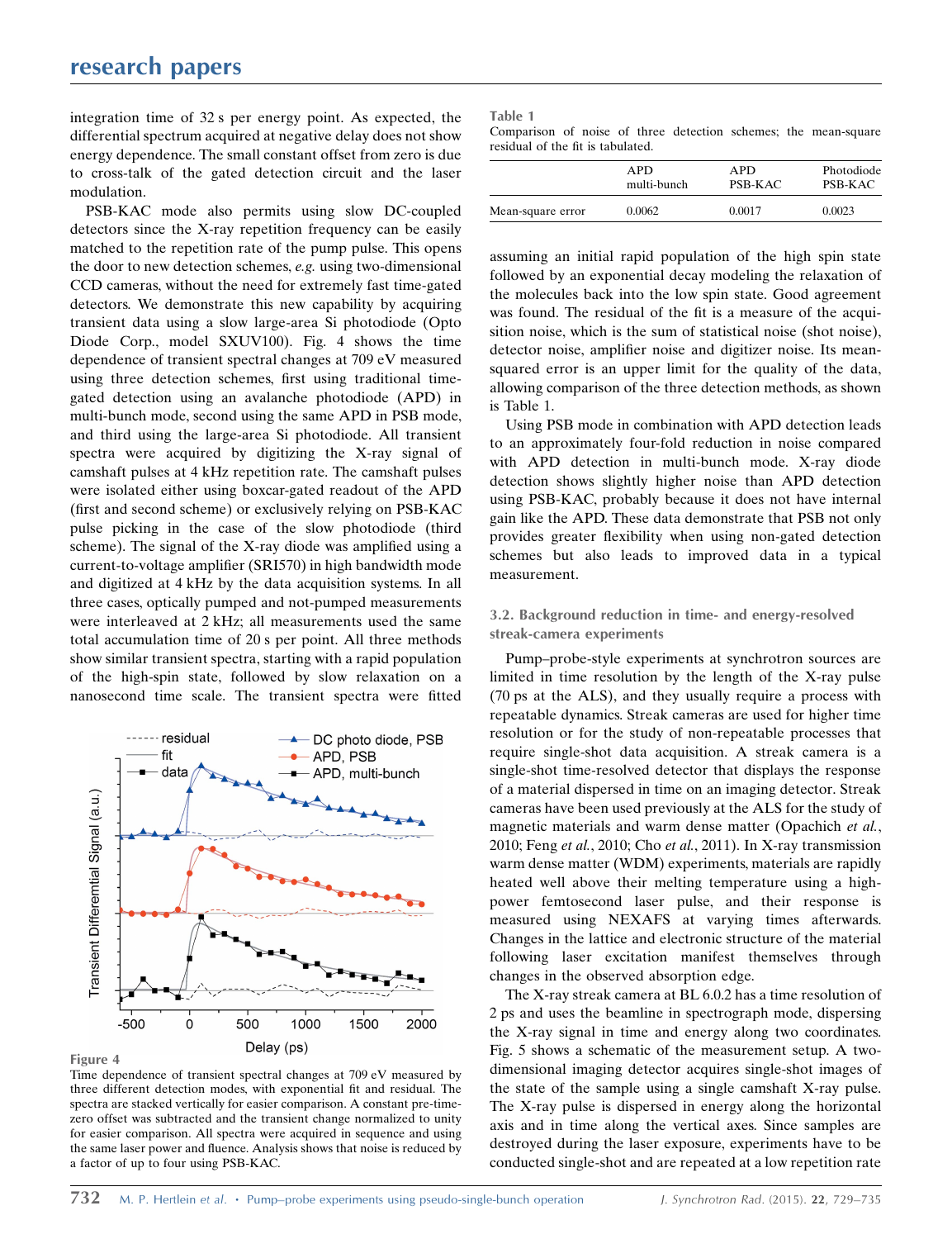

Figure 5

Top left: beamline 6.0.2 in spectrograph mode using an X-ray streak camera detector. Right: energy- and time-dispersed images in multibunch and PSB-KAC mode. Bottom left: intensity profiles, vertically averaged over the areas outlined in blue on the right, showing the magnitude of the background signal: top, multi-bunch; bottom, PSB-KAC. Note the difference in vertical scale.

of 1 Hz by translating a fresh sample region into the beam after each exposure.

A mechanical shutter with an opening time of 2 ms is placed upstream of the sample behind the X-ray chopper to reduce the amount of X-ray pulses arriving at the sample between laser shots. Even with this shutter, the ratio between correctly timed X-ray signal and background is 1:10000, and damage to the sample in the intense X-ray beam upstream of the monochromator is still significant while the background signal on time-integrating detectors remains high. The streak camera does provide some rejection of pulses not synchronized with the 1 Hz pump laser; however, prior to the availability of PSB-KAC, reducing the high background to a workable level required the addition of an MCP/image intensifier with a gate time of  $\sim$ 100 ns. This type of detector compromises both sensitivity and spatial resolution when compared with direct electron imaging detectors, which cannot be gated. PSB-KAC allows a direct detection scheme of the streak camera electrons with a back-illuminated CCD camera (Andor),

| ---- | . .<br>۰. |  |
|------|-----------|--|
|      |           |  |

| Orbit offsets and angles of the kicked camshaft bunch at beamline 6.0.2 |  |  |  |  |
|-------------------------------------------------------------------------|--|--|--|--|
| for two displaced round trips.                                          |  |  |  |  |

|                   | Orbit offset<br>$(\mu m)$ | Orbit angle<br>$(\mu rad)$ |  |  |
|-------------------|---------------------------|----------------------------|--|--|
| First turn orbit  | 90                        | 98                         |  |  |
| Second turn orbit | 200                       | 24                         |  |  |

improving the efficiency, temporal and spatial resolution of the experiment. Fig. 5 shows a direct comparison of the signal and background using conventional multi-bunch mode and PSB-KAC while using the direct imaging detector. PSB-KAC reduces the intensity in the lower half of the image, which is dominated by multi-bunch background, by a factor of  $\sim$  300, allowing the correctly timed camshaft X-ray signal and two time fiducials (bright spots on the left) to emerge in the upper half of the image. In addition, X-ray sample damage is greatly reduced because a large fraction of not correctly timed X-ray photons are rejected before the sample. This feature is crucial to the survival of even robust samples (e.g. metals); it furthermore permits the study of new materials that are more sensitive to radiation damage.

#### 4. PSB-KAC performance at beamline 6.0.2

The ALS uses two different fill patterns: for about 90% of the year a 500 mA multi-bunch pattern and for about 10% of the year a 35 mA two-bunch pattern. During regular 500 mA operation of the ALS the 500 MHz multi-bunch bunch train consists of 276 consecutive RF buckets (out of 328 available) filled with electrons to a nominal current of about 1.8 mA per bucket. In the remaining 102 ns gap only one single bucket, the camshaft, is filled to a nominal current of about 5 mA.

Fig. 6 shows X-ray pulses detected at the sample location within a single 4 kHz chopper window, measured by an APD during multi-bunch operation of the ALS. About 12 storage ring round trips with their corresponding camshaft and multibunch pulses are transmitted through the chopper per slot opening. During PSB-KAC operation at 4 kHz, the camshaft bunch in the storage ring is displaced for two round trips whose orbit offsets and angles are listed in Table 2. The camshaft pulses from these two turns are blocked by the on-



Figure 6

X-ray pulse pattern downstream of the 4 kHz chopper measured by a fast photodiode during regular operation (left), with KAC-PSB active at 4 kHz (center), and with KAC-PSB active and slit displaced to block multi-bunch pulses and transmit one selected camshaft pulse (right).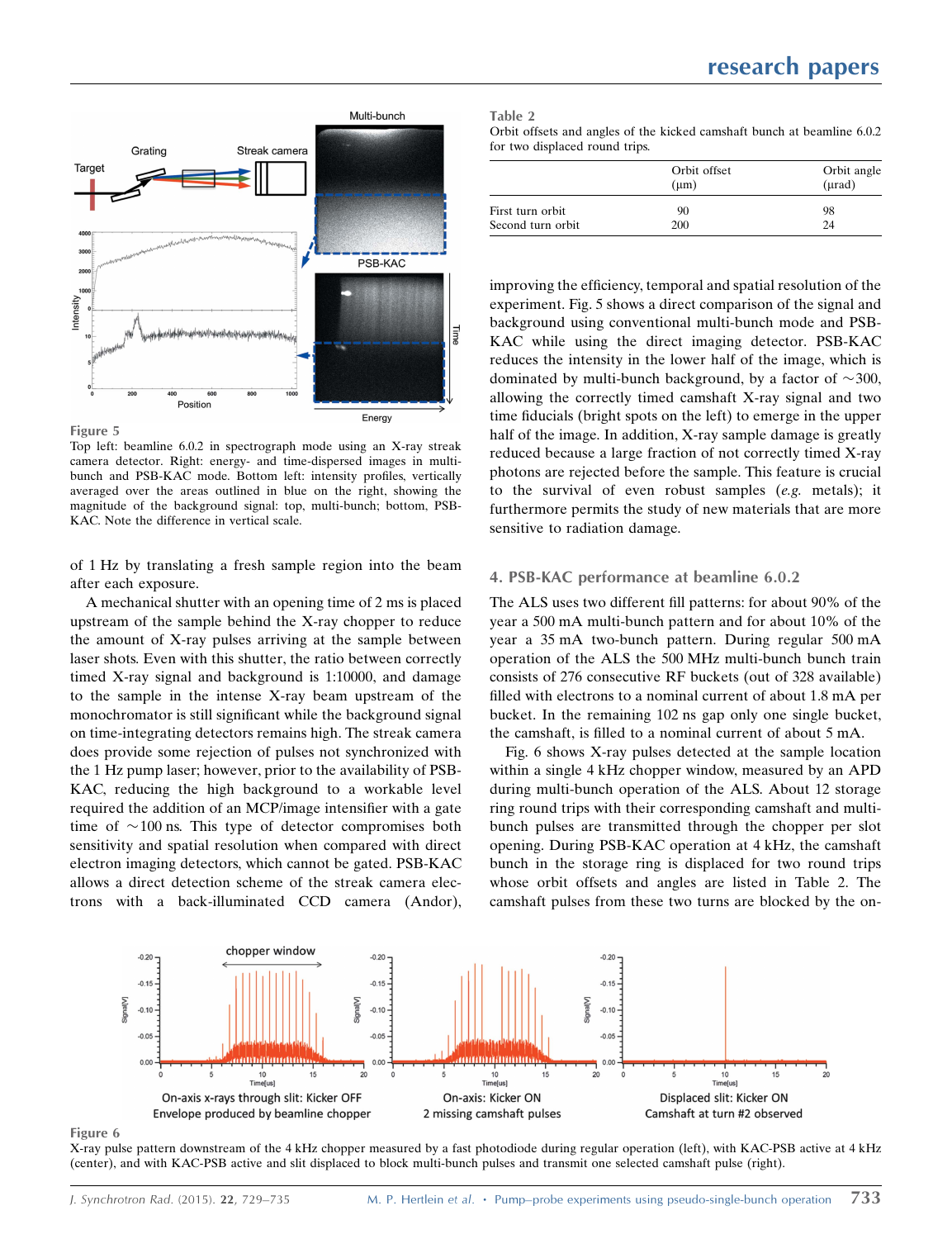axis entrance slit. If the slit is displaced, the multi-bunch pulses are steered onto the aperture while one of the camshaft pulses is being transmitted as shown in the third graph.

PSB-KAC operation is also available during two-bunch operation of the ALS during which two equally spaced buckets in the storage ring are filled. Because of a different storage ring tune a more complex kicker pattern is used employing four kicks and five round trips before the camshaft bunch reaches its standard orbit. The kicked bunch is again isolated by rotating M201.

Ideally, a 100% transmission of the selected camshaft pulse and a total suppression of the multi-bunch background are desired using PSB-KAC. In practice, the suppression of nonmodulated pulses is incomplete because of limits in the bunch separation that can be achieved using the existing kicker, the width and profile of the electron bunch, and scattering from and aberrations of the beamline optics. Fig. 7 shows the vertical X-ray beam profile measured by an integrating photodiode detector as the beam is scanned across the entrance slit (set to  $10 \mu m$  size) by rolling the M201 mirror. The coordinate of the mirror roll stage can be transformed into a position coordinate at the entrance slit by comparing the beam size measured at the entrance when rotating the M201 mirror and when translating the slit. The figure shows two traces as a function of mirror stage position, one with the PSB kicker turned on, the other with the kicker turned off. The most intense feature in the center originates from notkicked multi-bunch pulses and is similar in both traces since the intensity reduction from removing kicked camshaft bunches is very small in comparison with the total intensity



Figure 7

Top: photodiode intensity transmitted through a 10 µm-wide horizontal entrance slit during a M201 roll scan with the 4 kHz PSB kicker turned on/off. The main peak is caused by multi-bunch pulses while the second orbit of the KAC-PSB pulse is visible as a shoulder on the left side of the main peak. Bottom: ratio between the kicker-on and kicker-off intensity.

(about 1 in 1200). The detector intensity is saturated in the center because a high gain was chosen to better detect the small signal from kicked bunches. The vertical beam size is 70 um (FWHM), a convolution of the 1:1 imaged vertical profile of the electron bunch with the transform function of the first beamline optics. The kicker was operated at 4 kHz, synchronously with the opening window of the X-ray chopper.

Displaced by  $179 \mu m$  from the multi-bunch peak a shoulder appears in the 'kicker-on' curve, which is the signal from the second orbit of the kicked camshaft. This peak sits on a background of scattered X-rays originating from the multibunch pulses. The X-rays generated during the first orbit are not visible on the graph since they are displaced less and are overwhelmed by the multi-bunch background. The ratio of pseudo-single-bunch to multi-bunch background is about 6:1 at beamline 6.0.2 and is sensitive to proper focusing of the beamline optics; it also benefits from apertures that reduce off-axis scatter.

A single camshaft bunch carries 1200 times less charge than the total charge-generating X-rays during a chopper opening corresponding to about 12 round trips. The signal from the PSB camshaft pulse is six times more intense than the residual multi-bunch background (Fig. 7); this means that PSB-KAC suppresses the multi-bunch background by a factor of 7200. The chopper is responsible for an additional suppression of 30:1 resulting in a combined suppression of undesired X-rays of more than 200000:1 at beamline 6.0.2, allowing us to use a 500 MHz X-ray source effectively as a 4 kHz source without fast gating electronics.

PSB-KAC also greatly reduces the X-ray thermal load on optics and potential sample damage downstream of the first aperture of the beamline. The chopper alone lowers the X-ray power from about 300 W to 10 W upstream of the monochromator, and reduces the monochromatic X-ray flux downstream of the monochromator from typically  $1 \times 10^{13}$  to  $3.3 \times 10^{11}$  photons s<sup>-1</sup>; however, most of these transmitted photons will not be correctly timed in a pump–probe-type experiment. When adding PSB-KAC mode in combination with the chopper on the other hand, the majority of the photons transmitted are correctly timed, and the X-ray power upstream of the monochromator is reduced to 8 mW, with a  $2.8 \times 10^8$  photons s<sup>-1</sup> flux downstream of the monochromator. While nearly all types of samples are quickly destroyed by the focused X-ray beam in the pink beam chamber downstream of the entrance slit and chopper (often within milliseconds, at 10 W average power) when using the regular multi-bunch beam, relatively radiation hard samples, e.g. metal foils, will survive indefinitely when using PSB-KAC (at  $\sim$  8 mW average power). This greatly increases the range of studies that can utilize the spectrograph mode of the beamline. Even without a chopper a 1200:1 reduction of the total power to 0.25 W would be achieved solely by using PSB-KAC. This offers the possibility to dump the majority of the remaining X-ray power in a heavily cooled aperture upstream of the chopper, which allows the use of fast-spinning uncooled choppers for additional background suppression, greatly simplifying beamline design.